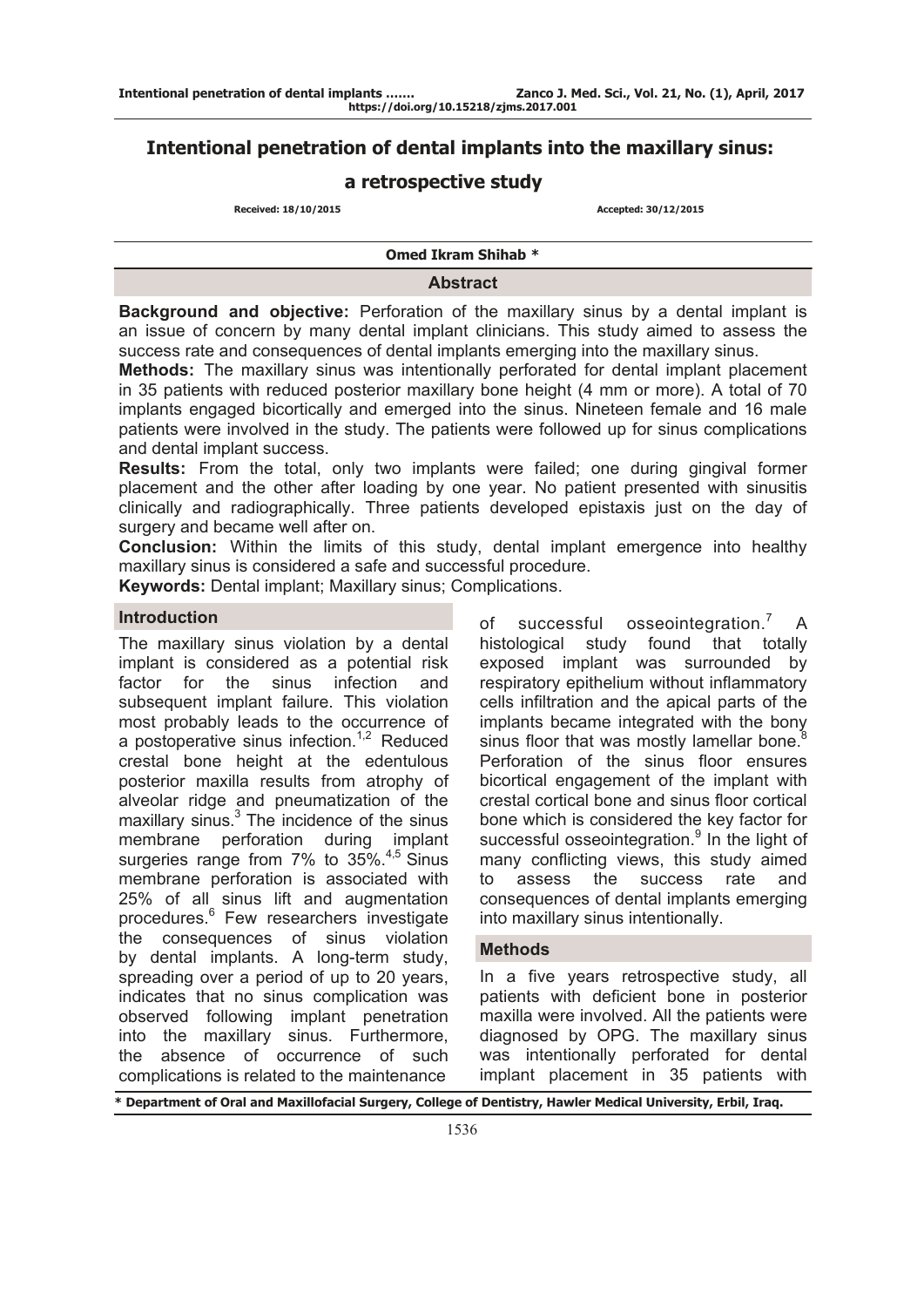| Intentional penetration of dental implants |  |  |
|--------------------------------------------|--|--|
|                                            |  |  |

Zanco J. Med. Sci., Vol. 21, No. (1), April, 2017 **https://doi.org/10.15218/zjms.2017.001**

reduced posterior maxillary bone height (4 mm or less) with sufficient width. This procedure was used in patients who refused sinus lift procedure. A total of 70 implants engaged bicortically and emerged into the sinus. The patients were followed up for sinus complications and dental implant success. All the procedures were explained to the patients, and they gave their consent to the treatment. All the operations were done under local anesthesia using the standard dental implant surgical protocol. During the drilling into the cortex of the maxillary sinus, a good resistant was felt (because of dense cortical bone forming the floor of the sinus). All the implants anchored bicortically with good primary stability (>30 NCm). The implants emerged 1-5 mm into the sinus. Doxicyclin 100 mg Bid used as a standard antibiotic. Mefenamic acid 500mg 1\*3 used as a pain killer. Dexamethasone 8 mg injection was used on the day of surgery (single injection) for the purpose of reducing the inflammatory reaction in the sinus region. Three different implant systems were used (IDI France, FMD Italy, and Nucleoss Turkey). An OPG was taken for each patient after six months. Then the second stage surgery was done for uncovering the implants. Some patients got one perforation, others more than one, unilaterally or bilaterally. The study was approved by the Scientific and Ethics Committee of the College of Dentistry, Hawler Medical University. Descriptive statistics was used to analyze the data.

# **Results**

A total of 35 patients, 19 female and 16 male participated in the study. They received 70 implants. The follow-up period ranged from 2-5 years. All patients were evaluated clinically and radiographically (digital OPG). The age ranged from 35-65 years. Three patients developed epistaxis just on the day of surgery and became well after on. Only two implants were failed (2.86 %). The first failure was in a female patient after loading by one year. It was replaced by another one. The second failure was in a male patient who got bilateral double perforations, two weeks after the second stage surgery. But not replaced because the patient refused to wait another six months. A full arch bridge was made on the rest implants. Other than these two complications no one patient developed any signs and symptoms of sinusitis. OPG showed implants emerging into clear sinus without any pathologic signs. During the period of follow-up, no signs of bone loss or gain were noticed. The emergence into the sinus ranged from 1-5 mm. The height of the implants ranged from 5 mm to 12 mm. The widths ranged from 3.0 mm to 5.7mm. So the size of membrane perforation differed with the size of implants used (Table 1). Unilateral sinus perforation was done in 23 patients. The rest 12 patients had bilateral perforations. Six patients had double perforations and only one patient with triple perforations (Figure 1, 2 and 3).

| <b>Site</b>      | <b>First premolar</b> | 2nd premolar 1st molar |    | 2nd molar | 3rd molar |  |  |
|------------------|-----------------------|------------------------|----|-----------|-----------|--|--|
| <b>Frequency</b> |                       | 15                     | 31 | 16        |           |  |  |
| <b>Total</b>     | 70                    |                        |    |           |           |  |  |
|                  |                       |                        |    |           |           |  |  |

**Table 1:** Distribution of dental implants according to site.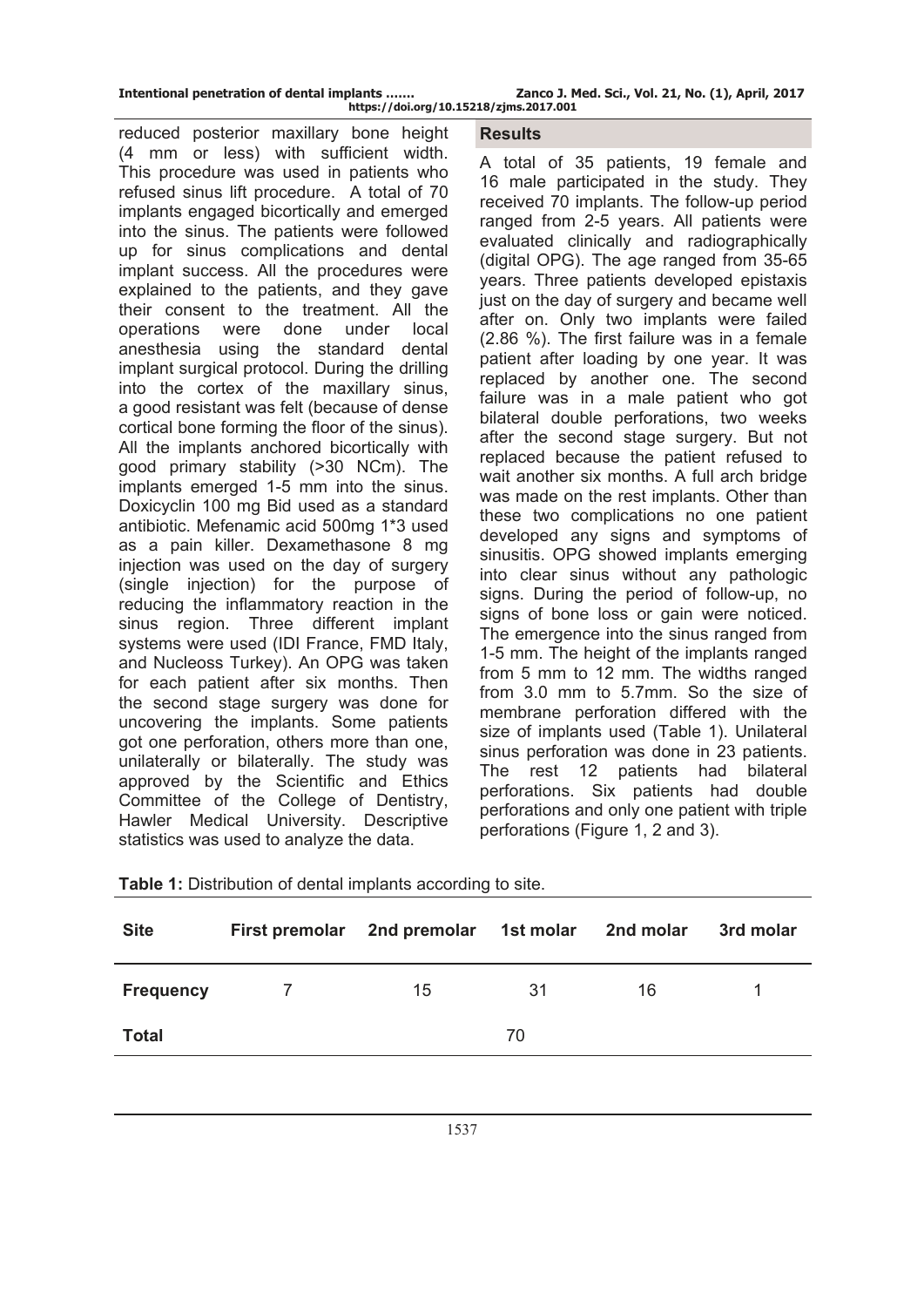**Intentional penetration of dental implants ……. Zanco J. Med. Sci., Vol. 21, No. (1), April, 2017 https://doi.org/10.15218/zjms.2017.001**



Figure 1: OPG of a case with bilateral perforation. implant length 5mm. bone height less than 5 mm.



**Figure 2:** OPG of a case with double perforations on left site and single perforation on the right



Figure 3: OPG of a case with single perforation on the left side with five years follow-up